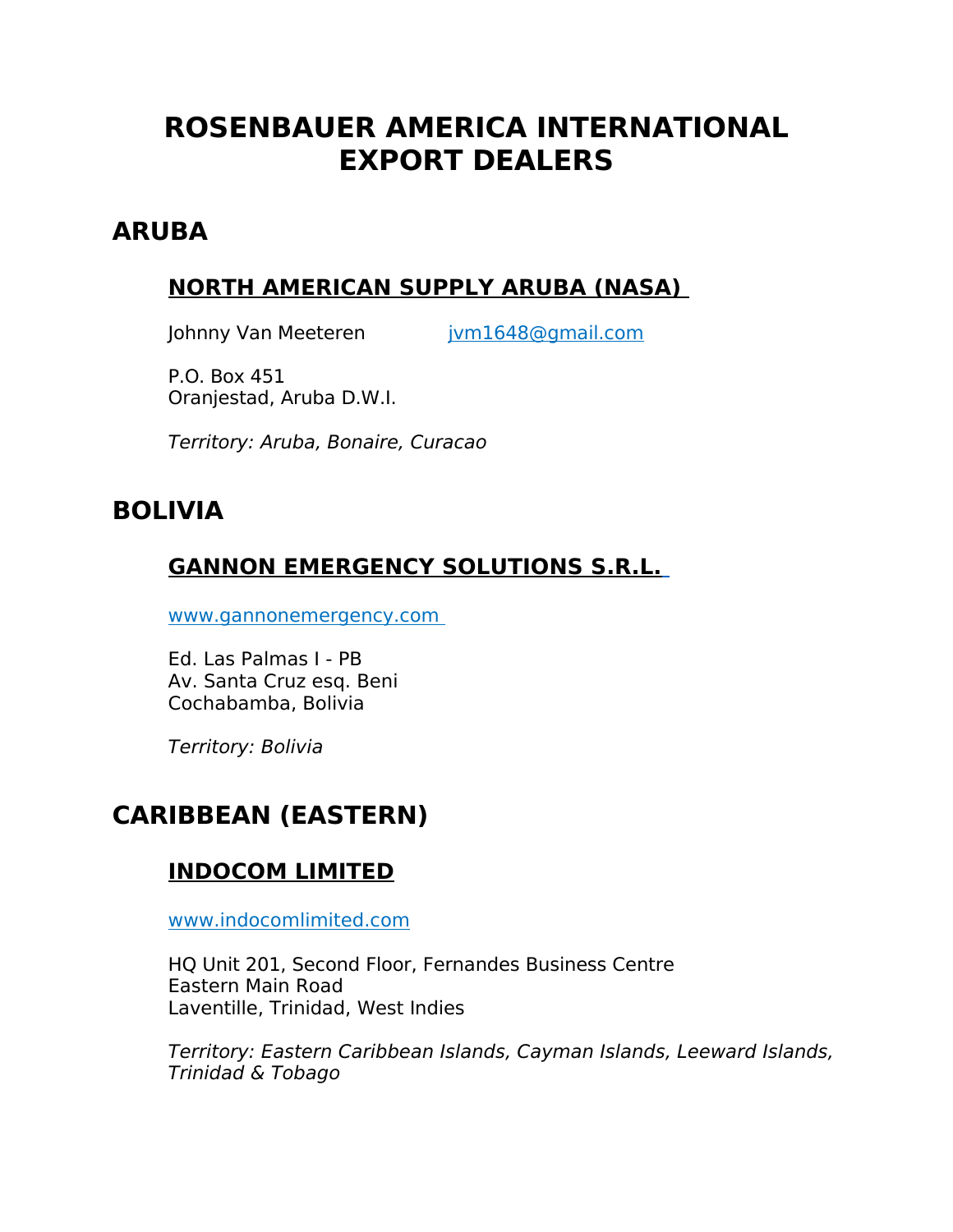# **CHILE**

#### **TECHNOLOGY MOTOR GROUP S.A. (TMG)**

#### www.csj.cl

Claudio Arrau 9750 Pudahuel Santiago, Chile

Territory: Chile

#### **COLOMBIA**

#### **RIPEL LTDA**

www.ripel.com

Carrera 7B Bis #124-10 Piso 2 Bogota D.C., Colombia

Territory: Colombia

# **COSTA RICA**

#### **AFALPI, SA**

www.afalpi.com

P.O. Box 202-1007 San Jose, Costa Rica

Territory: Costa Rica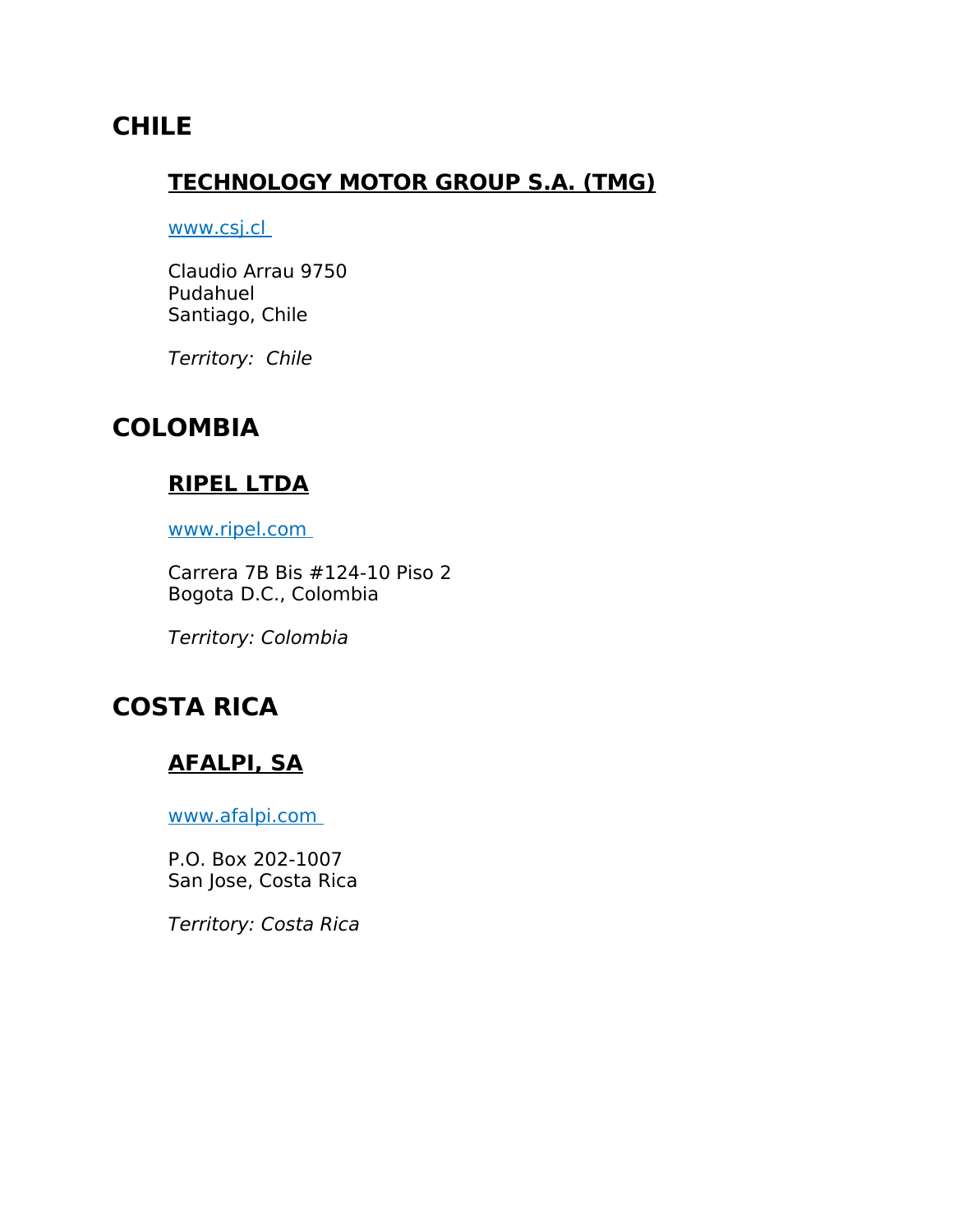# **DOMINICAN REPUBLIC**

# **PALADIUS**

[www.Paladius.com](http://www.Paladius.com/)

PO Box 6008 Station One Bayamon, PR 00960-5008

Territory: Dominican Republic, Puerto Rico

# **ECUADOR**

### **CS FIRE PROTECTION**

Stalin Molina **Stalin Molina** [smolina@industrialservices.ec](mailto:smolina@industrialservices.ec)

Av. Republica e7-23 y Pradera Edificio Torre Republic Oficina 401 Quito, Ecuador

Territory: Ecuador

# **EL SALVADOR**

#### **PROVEEDORES DE INSUMOS DIVERSOS, SA DE CV**

www.pidelsalvador.com

Avenida Norte #151 Colonia Escalon San Salvador, El Salvador

Territory: El Salvador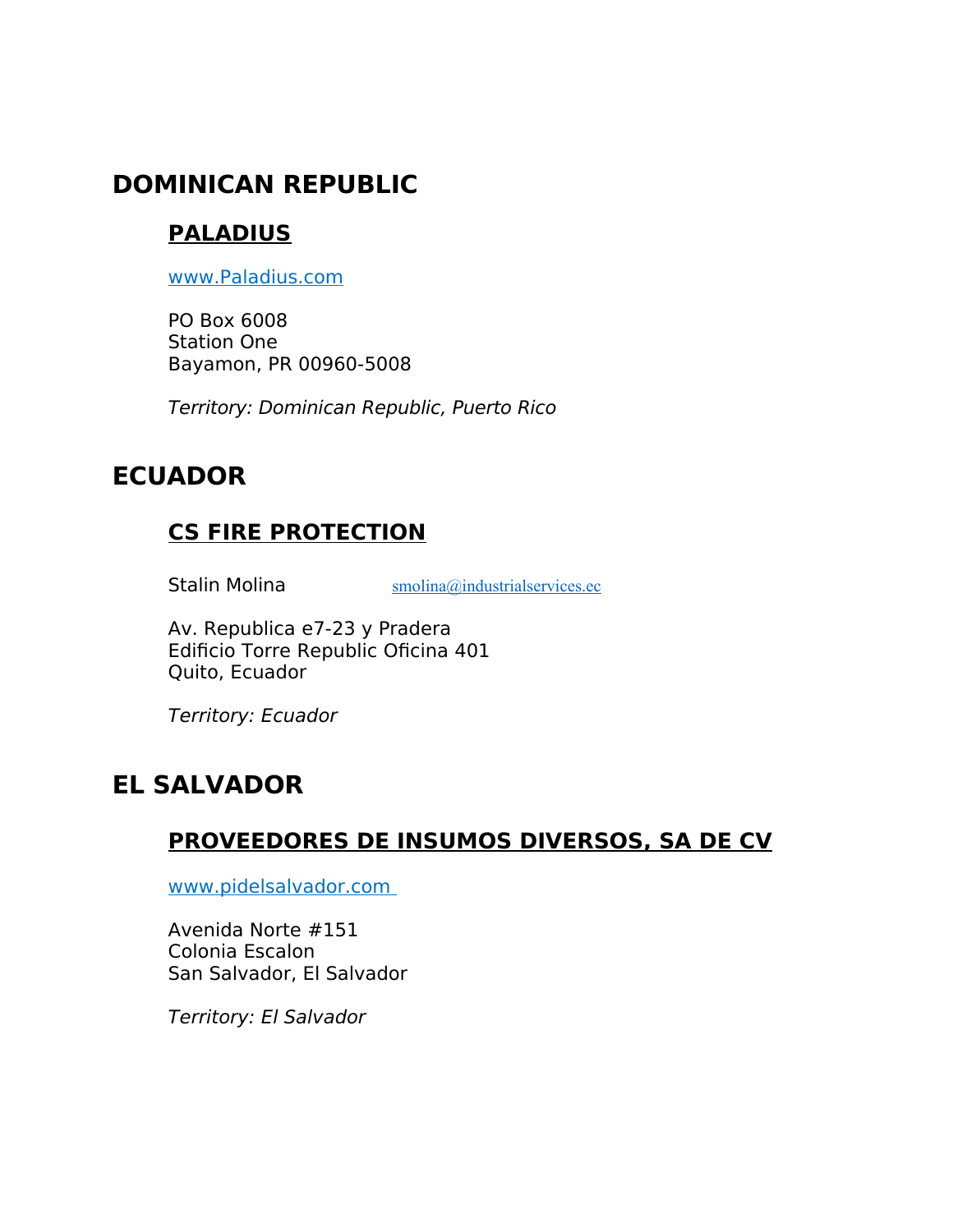### **GUAM**

#### **MORRICO EQUIPMENT LLC**

www.morricoequipment.com

197 Yapo Road Tamuning, Guam 96913

Territory: Guam

### **GUATEMALA**

#### **ABR DE GUATEMALA, S.A.**

www.abrdeguatemala.com

Ave. Simeon Canas 9-31 Zona 2, COD 01002 Ciudad de Guatemala Guatemala C.A.

Territory: Guatemala

# **HAITI**

### **INTERNEGOCE S. A.**

www.internegoce.ht

#4 Rue Jean Gilles Route De L'Aeroport Port-Au-Prince, Haiti

Territory: Haiti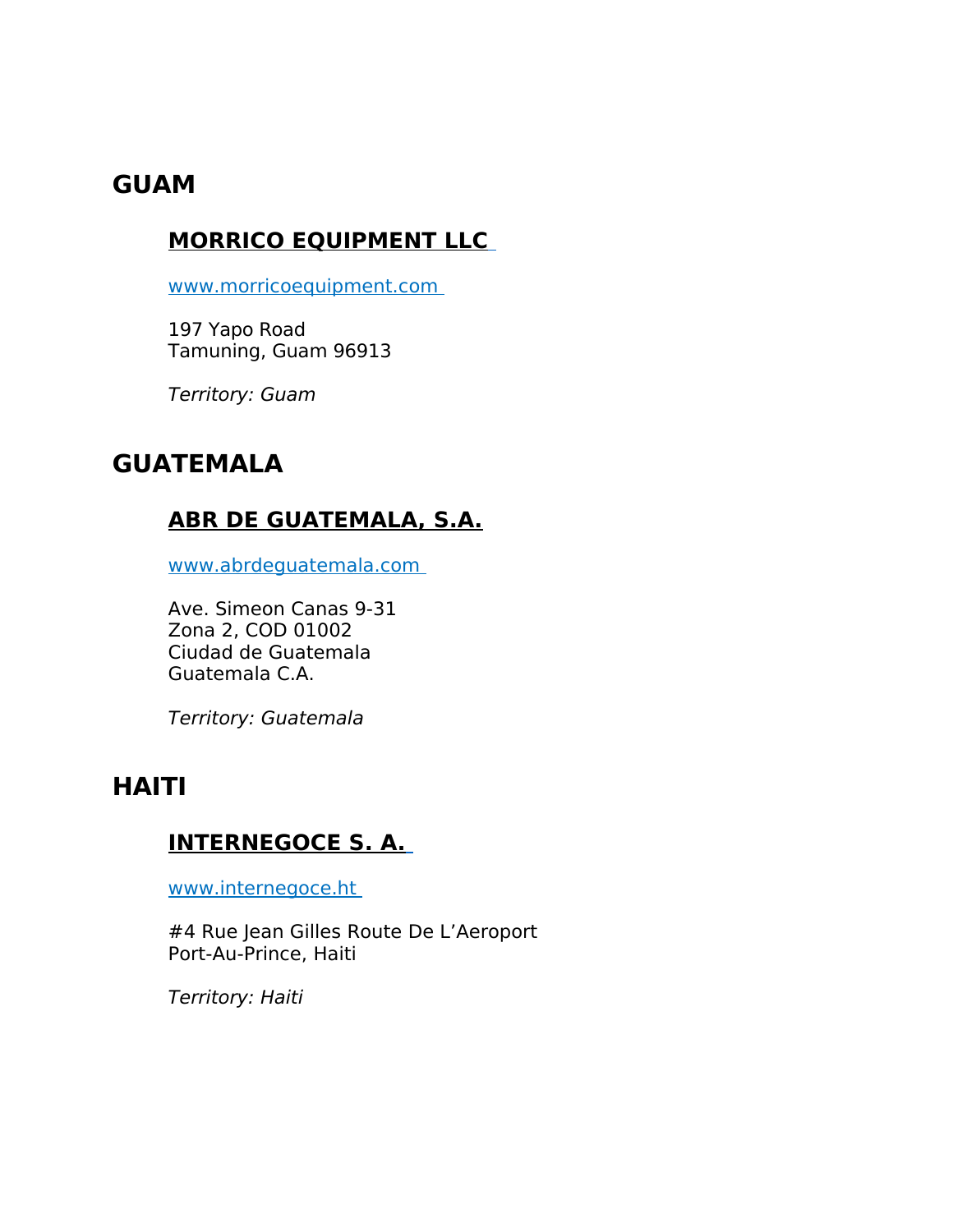# **HONDURAS**

### **AUTOBANHN S. DE R.L. DE C.V.**

[www.autobanhn.com](http://www.autobanhn.com/)

Torre Agalta Floor 9 Office 926 Boulevard Morazan Tegucigalpa, Honduras 11101

Territory: Honduras

# **JAMAICA**

#### **NATIONAL SAFETY LIMITED**

www.nationalsafety.com.jm

24 Belmont Road Kingston 5, Jamaica

Territory: Jamaica

# **MEXICO (PEMEX)**

#### **CONTRAINCENDIO MARITIMO DE CAMPECHE S.A. DE C.V.**

[www.contraincendiomaritimo.com/nueva](http://www.contraincendiomaritimo.com/nueva)

Guerrero 301 Tampico Tamaulipas, Mexico 89318

Territory: Mexico (PEMEX)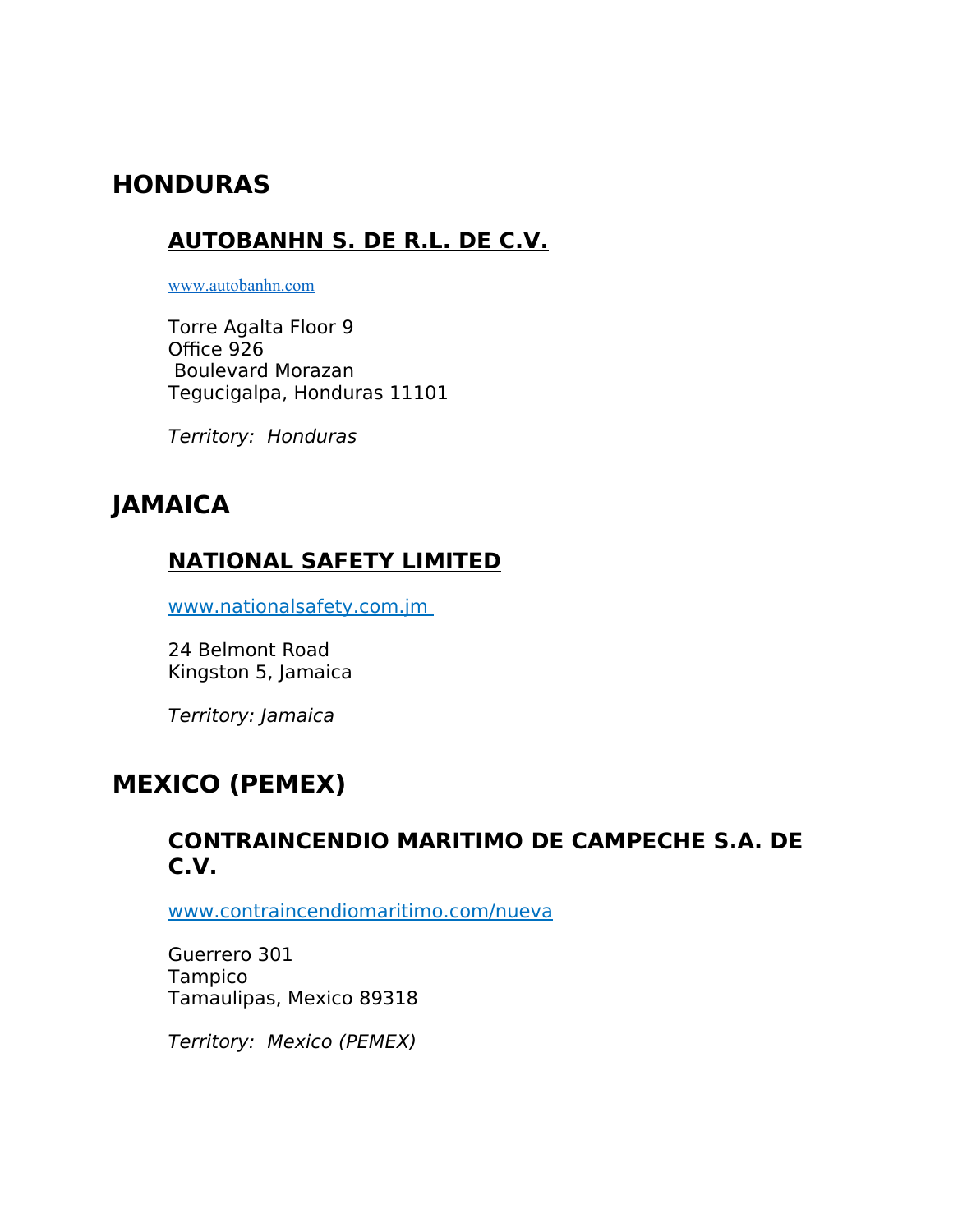# **MEXICO**

#### **RESCUE MEDIC, SA DE C.V.**

<https://grupodespa.com/>

Insurgentes Sur #686-302 COL. DEL Valle, C.P., Mexico

Territory: Mexico

### **PANAMA**

### **FIRE & RESCUE EQUIPMENT CORP**

www.firecorp.com.pa

Ave. Santa Elena Calle 9NA, Edificio Firecorp No. 21 Panama City, Panama

Territory: Panama

# **PUERTO RICO**

#### **PALADIUS**

[www.Paladius.com](http://www.Paladius.com/)

PO Box 6008 Station One Bayamon, PR 00960-5008

Territory: Puerto Rico, Dominican Republic